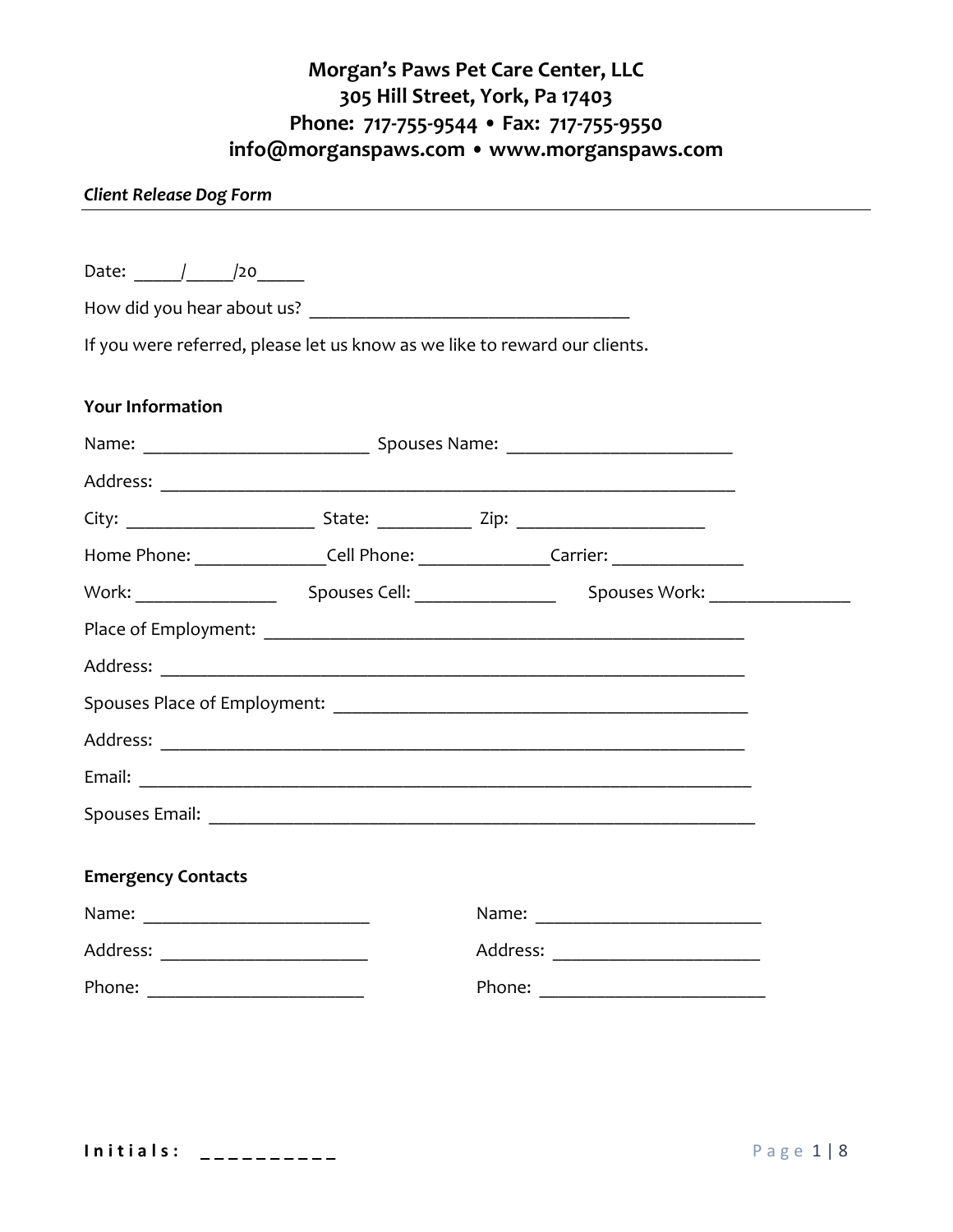| $\text{Breed(s):} \begin{tabular}{ c c c } \hline \multicolumn{3}{ c }{ \hline \multicolumn{3}{ c }{ \hline \multicolumn{3}{ c }{ \hline \multicolumn{3}{ c }{ \hline \multicolumn{3}{ c }{ \hline \multicolumn{3}{ c }{ \hline \multicolumn{3}{ c }{ \hline \multicolumn{3}{ c }{ \hline \multicolumn{3}{ c }{ \hline \multicolumn{3}{ c }{ \hline \multicolumn{3}{ c }{ \hline \multicolumn{3}{ c }{ \hline \multicolumn{3}{ c }{ \hline \multicolumn{3}{ c }{ \h$ |                                                                                                                                                                                                                                  |  |
|----------------------------------------------------------------------------------------------------------------------------------------------------------------------------------------------------------------------------------------------------------------------------------------------------------------------------------------------------------------------------------------------------------------------------------------------------------------------|----------------------------------------------------------------------------------------------------------------------------------------------------------------------------------------------------------------------------------|--|
| DOB: ______/_______/20_______                                                                                                                                                                                                                                                                                                                                                                                                                                        |                                                                                                                                                                                                                                  |  |
|                                                                                                                                                                                                                                                                                                                                                                                                                                                                      | Sex: Male [] Female [] Spayed / Neutered: Yes [] No []                                                                                                                                                                           |  |
|                                                                                                                                                                                                                                                                                                                                                                                                                                                                      | Tattoo [ ] Microchip [ ] Yearly License [ ] Lifetime License [ ]                                                                                                                                                                 |  |
|                                                                                                                                                                                                                                                                                                                                                                                                                                                                      |                                                                                                                                                                                                                                  |  |
|                                                                                                                                                                                                                                                                                                                                                                                                                                                                      |                                                                                                                                                                                                                                  |  |
|                                                                                                                                                                                                                                                                                                                                                                                                                                                                      |                                                                                                                                                                                                                                  |  |
|                                                                                                                                                                                                                                                                                                                                                                                                                                                                      |                                                                                                                                                                                                                                  |  |
|                                                                                                                                                                                                                                                                                                                                                                                                                                                                      |                                                                                                                                                                                                                                  |  |
|                                                                                                                                                                                                                                                                                                                                                                                                                                                                      |                                                                                                                                                                                                                                  |  |
|                                                                                                                                                                                                                                                                                                                                                                                                                                                                      |                                                                                                                                                                                                                                  |  |
|                                                                                                                                                                                                                                                                                                                                                                                                                                                                      | Feeding & Medications<br>The Manual Contract of the Manual Contract of the Manual Contract of the Manual Contract of the Manual Contract of the Manual Contract of the Manual Contract of the Manual Contract of the Manual Cont |  |
|                                                                                                                                                                                                                                                                                                                                                                                                                                                                      |                                                                                                                                                                                                                                  |  |
|                                                                                                                                                                                                                                                                                                                                                                                                                                                                      |                                                                                                                                                                                                                                  |  |
|                                                                                                                                                                                                                                                                                                                                                                                                                                                                      | Morning: ______________ Afternoon: _____________ Evening: ___________                                                                                                                                                            |  |
|                                                                                                                                                                                                                                                                                                                                                                                                                                                                      | Supplements & Medications; Reason, Amount & Time Given: ________________________                                                                                                                                                 |  |
|                                                                                                                                                                                                                                                                                                                                                                                                                                                                      |                                                                                                                                                                                                                                  |  |
|                                                                                                                                                                                                                                                                                                                                                                                                                                                                      | Does your dog have any food or seasonal allergies? _____________________________                                                                                                                                                 |  |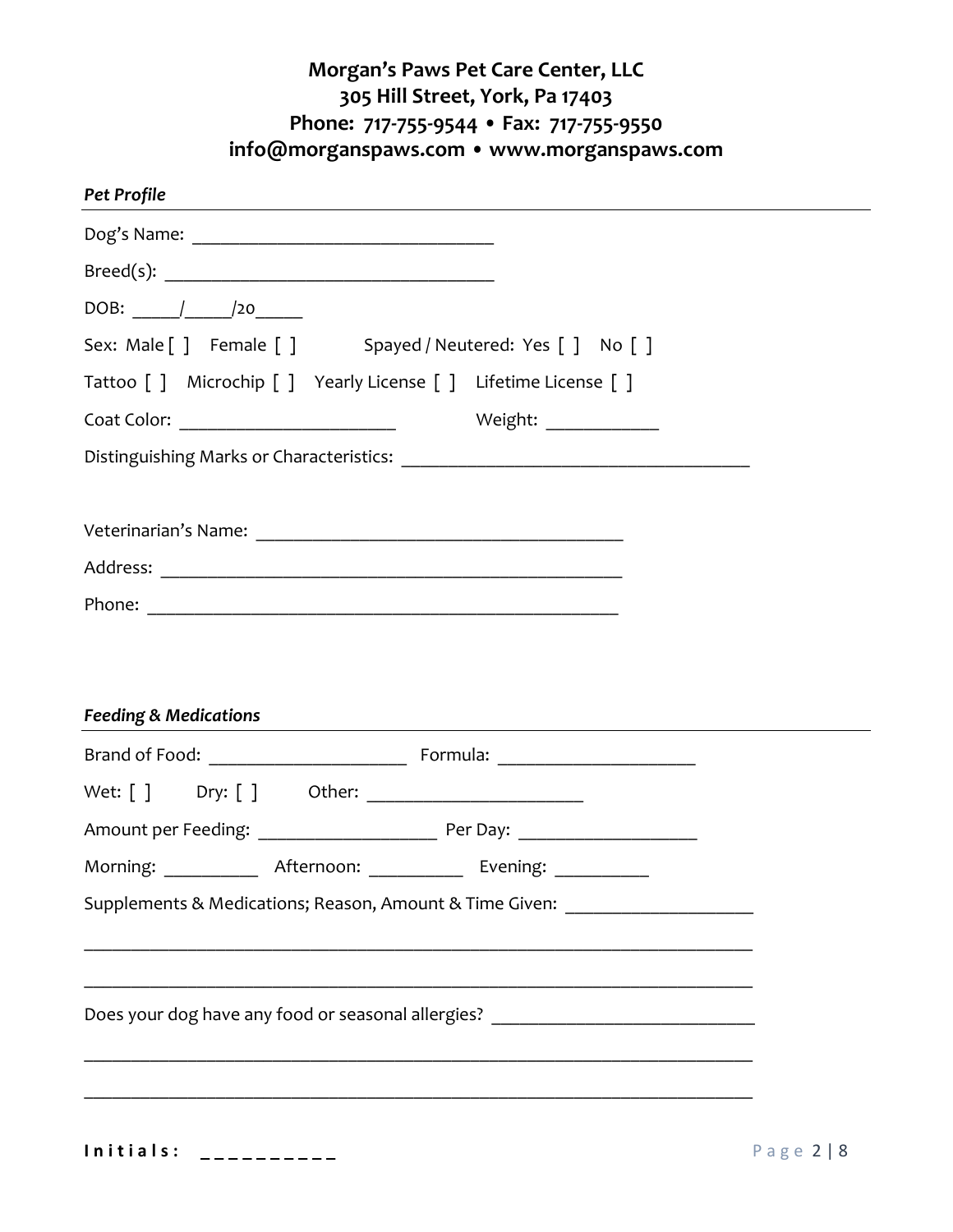| Health                                                                                           |  |  |  |  |  |  |
|--------------------------------------------------------------------------------------------------|--|--|--|--|--|--|
| What is the current health of your dog? Poor [] Good [] Excellent []                             |  |  |  |  |  |  |
| Please describe any medical or genetic conditions your dog may have? ___________                 |  |  |  |  |  |  |
| What restrictions need to be placed on your dog's activity or movement? _______                  |  |  |  |  |  |  |
| Has your dog been diagnosed with any communicable diseases, bacteria or parasites in the past 30 |  |  |  |  |  |  |
| Does your dog have a problem with fleas? Yes [ ] No [ ]                                          |  |  |  |  |  |  |
|                                                                                                  |  |  |  |  |  |  |
| We do not allow flea collars in daycare. Please remove them before bringing your dog.            |  |  |  |  |  |  |
| <b>Behavior</b>                                                                                  |  |  |  |  |  |  |
|                                                                                                  |  |  |  |  |  |  |
| If adopted, do you have any knowledge of your dog's history? ___________________                 |  |  |  |  |  |  |
| Has your dog been in daycare or boarding before? Yes [ ] No [ ]                                  |  |  |  |  |  |  |
|                                                                                                  |  |  |  |  |  |  |
|                                                                                                  |  |  |  |  |  |  |
| Under what circumstances does your dog growl? __________________________________                 |  |  |  |  |  |  |
| Has your dog been socialized with other dogs? Yes []<br>No [ ]                                   |  |  |  |  |  |  |
| Has your dog been socialized with men & women? Yes $\begin{bmatrix} 1 & No \end{bmatrix}$        |  |  |  |  |  |  |
| Would you like your dog to play with other dogs while at Morgan's Paws? Yes []<br>No [ ]         |  |  |  |  |  |  |
| Is your dog aggressive towards people? Yes []<br>No [ ]                                          |  |  |  |  |  |  |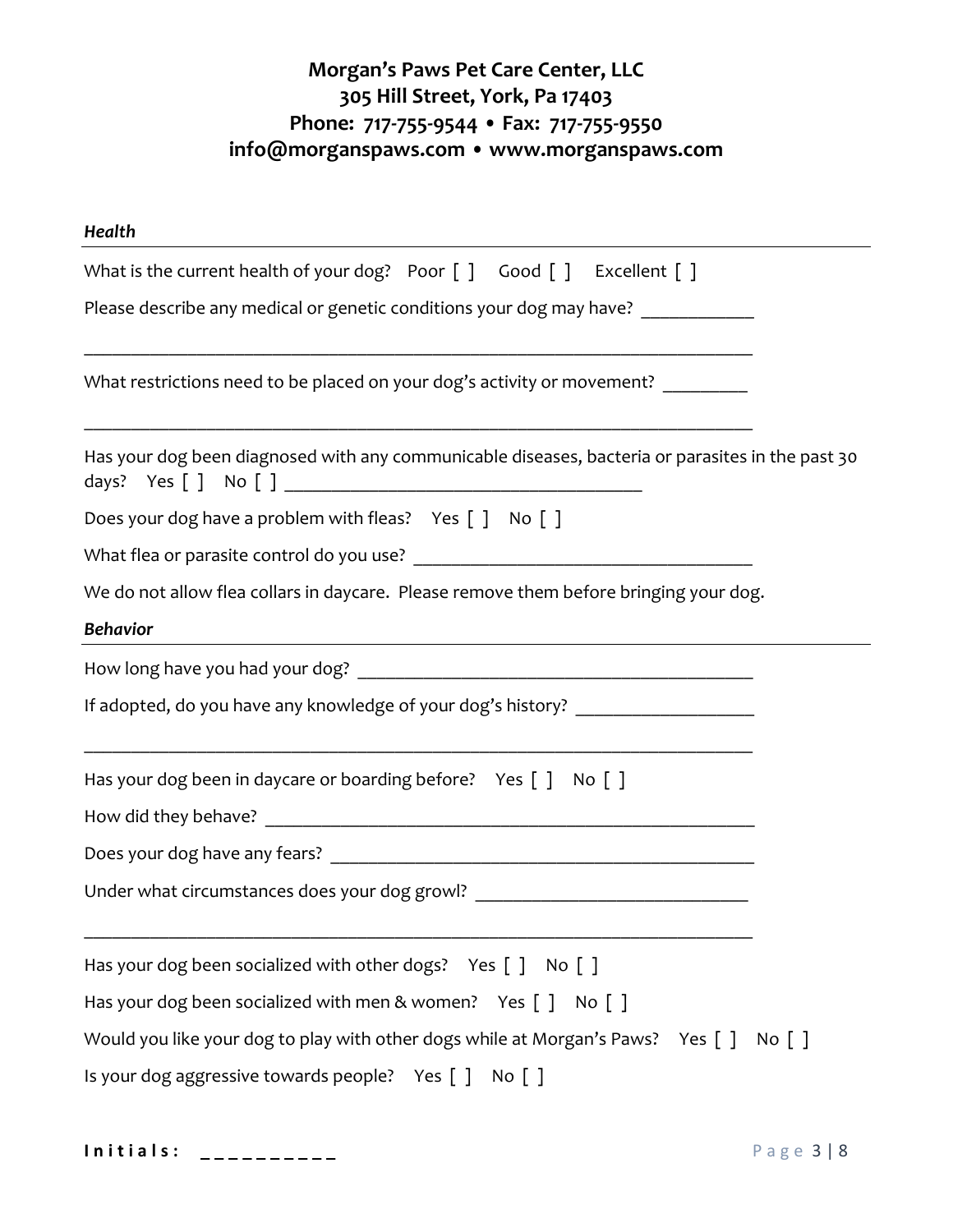| Morgan's Paws Pet Care Center, LLC<br>305 Hill Street, York, Pa 17403<br>Phone: 717-755-9544 • Fax: 717-755-9550<br>info@morganspaws.com • www.morganspaws.com |
|----------------------------------------------------------------------------------------------------------------------------------------------------------------|
| Is your dog aggressive towards other dogs? Yes $\lceil \cdot \rceil$ No $\lceil \cdot \rceil$                                                                  |
| Has your dog ever bitten someone? Yes $\lceil \cdot \rceil$ No $\lceil \cdot \rceil$                                                                           |
| Has your dog ever bitten another dog? Yes $\lceil \cdot \rceil$ No $\lceil \cdot \rceil$                                                                       |
| Has your dog ever been bitten? Yes $\lceil \cdot \rceil$ No $\lceil \cdot \rceil$                                                                              |
| What were/are the circumstances to anything checked yes above?                                                                                                 |
|                                                                                                                                                                |
| What commands does your dog know?                                                                                                                              |

Does your dog have any problems in the following areas? Please elaborate on any areas marked below.

- 1. Mouthing [ ]
- 2. Jumping [ ]
- 3. Destructive chewing [ ]
- 4. Ingesting non-food items [ ]
- 8. Growling at food or toys being taken away [ ]
- 9. Resource Guarding / Protective over belongings or area [ ]
- 10. Is your dog allowed blankets or bedding in their room? Yes [ ] No [ ]
- 11. Is your dog crate trained? Yes [ ] No [ ]
- 12. Are you able to take your dog by the collar? Yes  $\lceil$  | No  $\lceil$  |
- 13. Does your dog climb or jump fences? Yes  $\lceil \cdot \rceil$  No  $\lceil \cdot \rceil$  If so how high was the fence?

Please add any other comments or information that you feel may be helpful in caring for your dog.

**I n i t i a l s : \_ \_ \_ \_ \_ \_ \_ \_ \_ \_** P a g e 4 | 8

- 5. People aggressive / possessive [ ]
- 6. Eating feces [ ]
- 7. Food aggression [ ]
- 

- 
- 

\_\_\_\_\_\_\_\_\_\_\_\_\_\_\_\_\_\_\_\_\_\_\_\_\_\_\_\_\_\_\_\_\_\_\_\_\_\_\_\_\_\_\_\_\_\_\_\_\_\_\_\_\_\_\_\_\_\_\_\_\_\_\_\_\_\_\_\_\_\_\_

\_\_\_\_\_\_\_\_\_\_\_\_\_\_\_\_\_\_\_\_\_\_\_\_\_\_\_\_\_\_\_\_\_\_\_\_\_\_\_\_\_\_\_\_\_\_\_\_\_\_\_\_\_\_\_\_\_\_\_\_\_\_\_\_\_\_\_\_\_\_\_

\_\_\_\_\_\_\_\_\_\_\_\_\_\_\_\_\_\_\_\_\_\_\_\_\_\_\_\_\_\_\_\_\_\_\_\_\_\_\_\_\_\_\_\_\_\_\_\_\_\_\_\_\_\_\_\_\_\_\_\_\_\_\_\_\_\_\_\_\_\_\_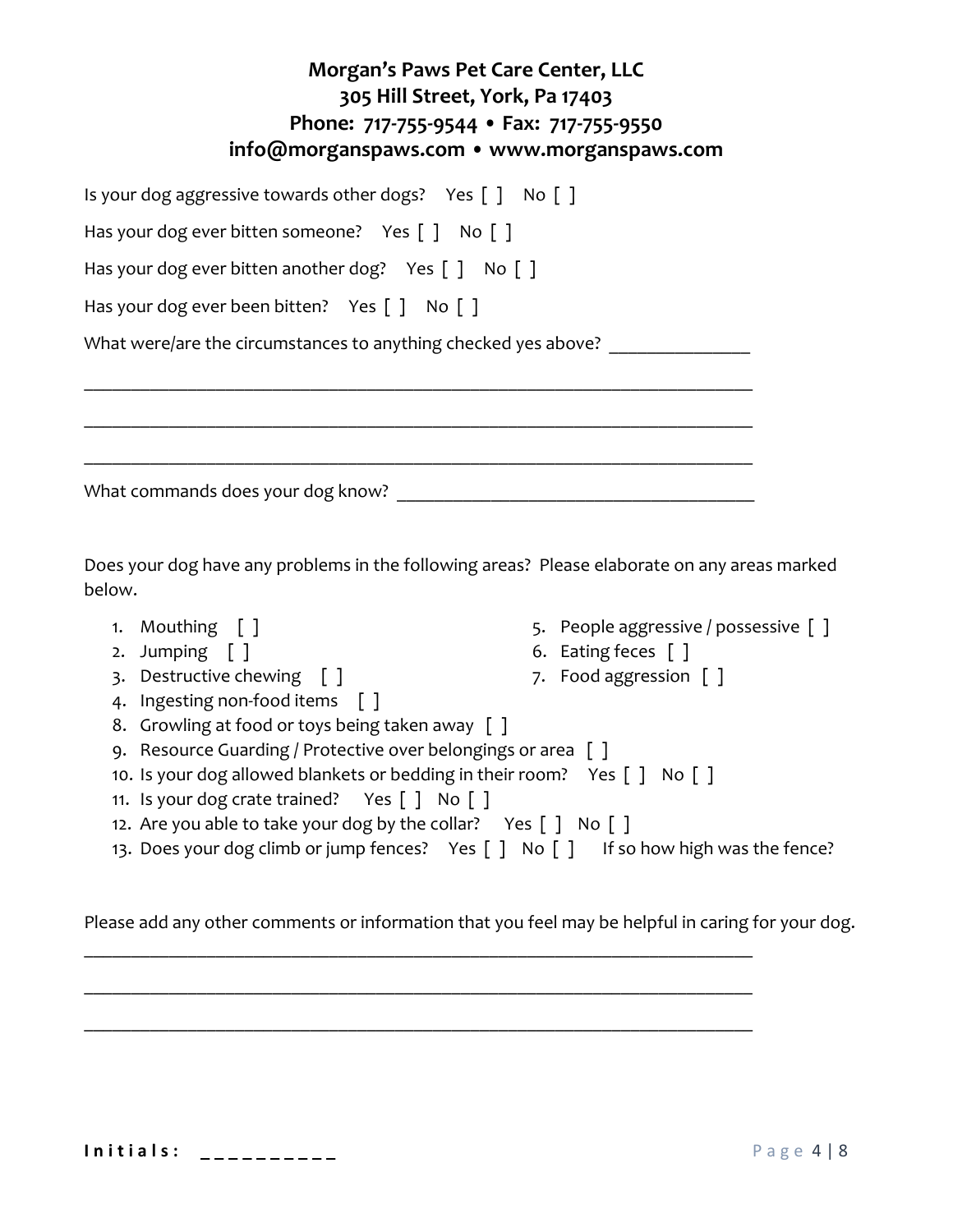You are responsible for informing us of any and all incidents of bites or aggression concerning your dog (dog to dog, dog to human, etc.). Failure to do so may result in your daycare or boarding services being terminated. Under the event of an emergency you must have an emergency contact available to come pick up your dog if anything were to arise where we are unable to properly care for your dog due to aggression towards our staff.

If your dog becomes ill or injured while in our care, Morgan's Paws Pet Care Center, LLC will make every attempt to contact you & then the emergency contact. If we are unable to contact you Morgan's Paws Pet Care Center, LLC will reserve the right to administer aid by a veterinarian without liability.

Please attach or have your vet fax in a copy of your most recent vaccinations. We require all dogs to be **current** on Rabies, DHLPP & Bordatella (due every 6 months for daycare dogs). **These vaccinations must be up to date at all times & it is your responsibility to bring us the most recent copies when new vaccinations are given**. We require all vaccinations to given by a veterinarian. No home vaccinations will be accepted.

It is the owner's responsibility to inform Morgan's Paws, LLC of any existing health conditions or any new health conditions as they are identified. On admission, all dogs must be free from any condition which could potentially jeopardize other dogs. Dogs that have been ill with a communicable disease in the last 30 days will require veterinary certification of health to be admitted or readmitted.

One form must be completed per pet.

We accept Cash, Visa, MasterCard, Discover & American Express for payment.

Our hours are Monday – Friday from 6:30am – 6:15pm, Saturday 9am – 4pm, Sunday Closed. Sunday arrivals & departures are by appointment only. We are closed on holidays. All boarding dogs must arrive at least one hour prior to us closing. Any dogs arriving after 5pm must first be fed dinner before arriving. All departing dogs must be picked up by 11am or will be charged a \$20 fee (boarding only), or a \$29 fee for daycare boarders on the day of departure.

All dogs must come to daycare a minimum of 2 times per month, every month, or more if we feel necessary to continue daycare. There are no exceptions to this policy. Daycare cancellations must be made by 7am of that day. The first no show is a warning, 2<sup>nd</sup> is a \$10 charge & the 3<sup>rd</sup> will be a full day's charge of \$29. Daycare packages expire after 90 days.

Boarding cancellations must be made 72 hours prior to the day of drop off (3days), however, if it falls over a holiday we require 96 hours' notice prior to the day of drop off (4days). If you plan to pick up your dog early from boarding you must give a 24 hour notice to not be charged for the remaining nights. Boarding reservations require a deposit to hold a room. We will not hold any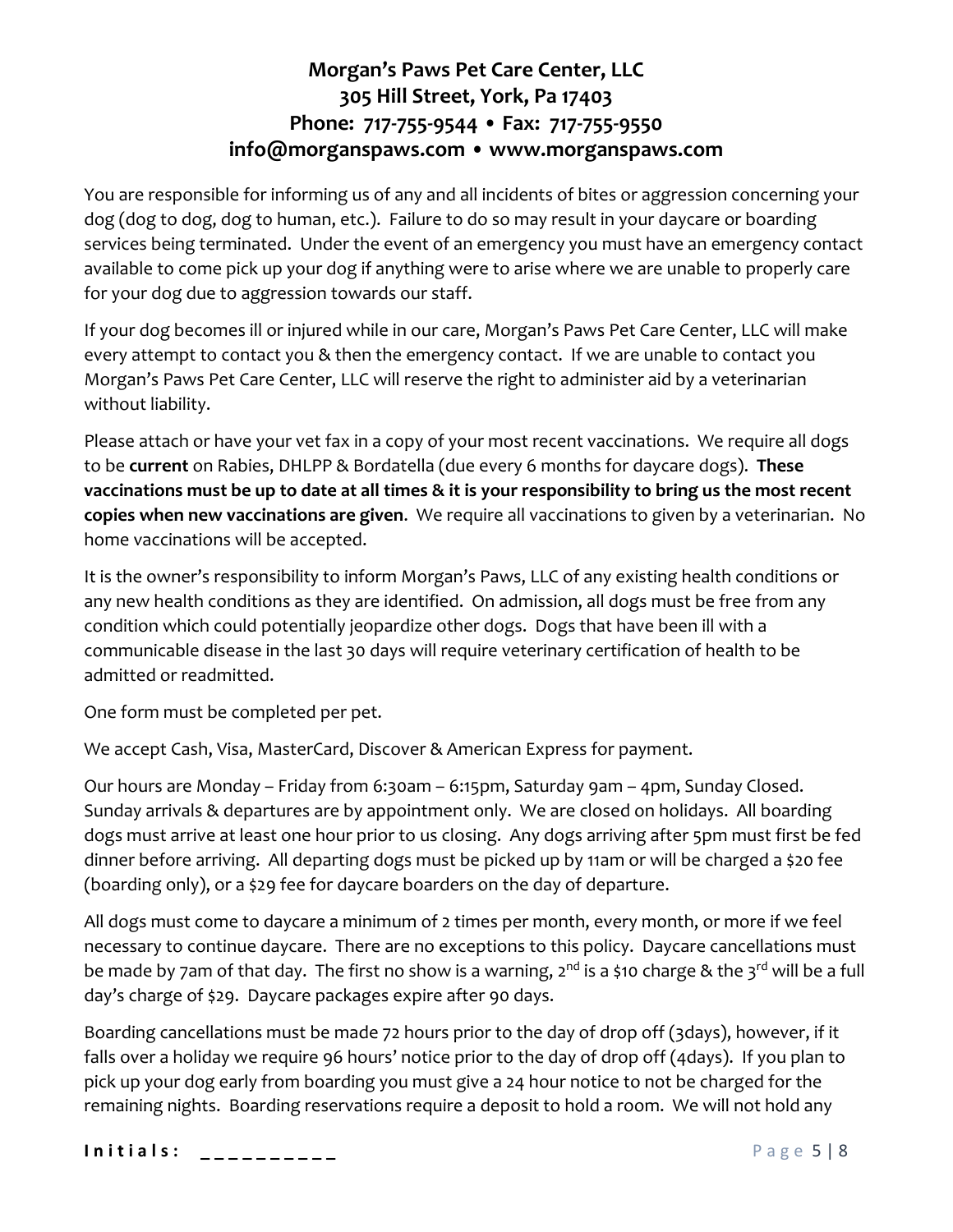rooms until the deposit is made. If you call to extend your stay by more than one day you will be need to pay the current balance up to that day.

All food must be brought in a sealed container with your dog's name on it. If you choose to use our food there will be a charge per meal. You may bring in any items from home that you would like your dog to have with them during their stay. Please do not bring in any items if your dog is only here for daycare. We have our own toys for them to use. Morgan's Paws Pet Care Center, LLC will not be responsible for any lost items while your dog is with us. If your dog is prone to chewing things please let us know in advance so that you do not get charged for items that your dog destroys.

All dogs must be on a leash to enter the building. If you must use a retractable leash please have it locked. We would prefer you to use a regular 4 foot or 6 foot leash to bring your dog in on. All dogs must have a collar free from chains or spikes while in daycare.

Please remember that not all dogs that come to Morgan's Paws Pet Care Center, LLC are friendly towards other dogs or people. Before you allow your dog to approach another dog please ask the owner first.

We will post closings or delays due to weather on our Facebook & Instagram page.

**By signing below, you are stating that you have read & agree to the above mentioned information.**

Print & Sign Date

 $/$   $/$   $/$   $/$   $/$   $20$ 

Print & Sign Date

**I n i t i a l s : \_ \_ \_ \_ \_ \_ \_ \_ \_ \_** P a g e 6 | 8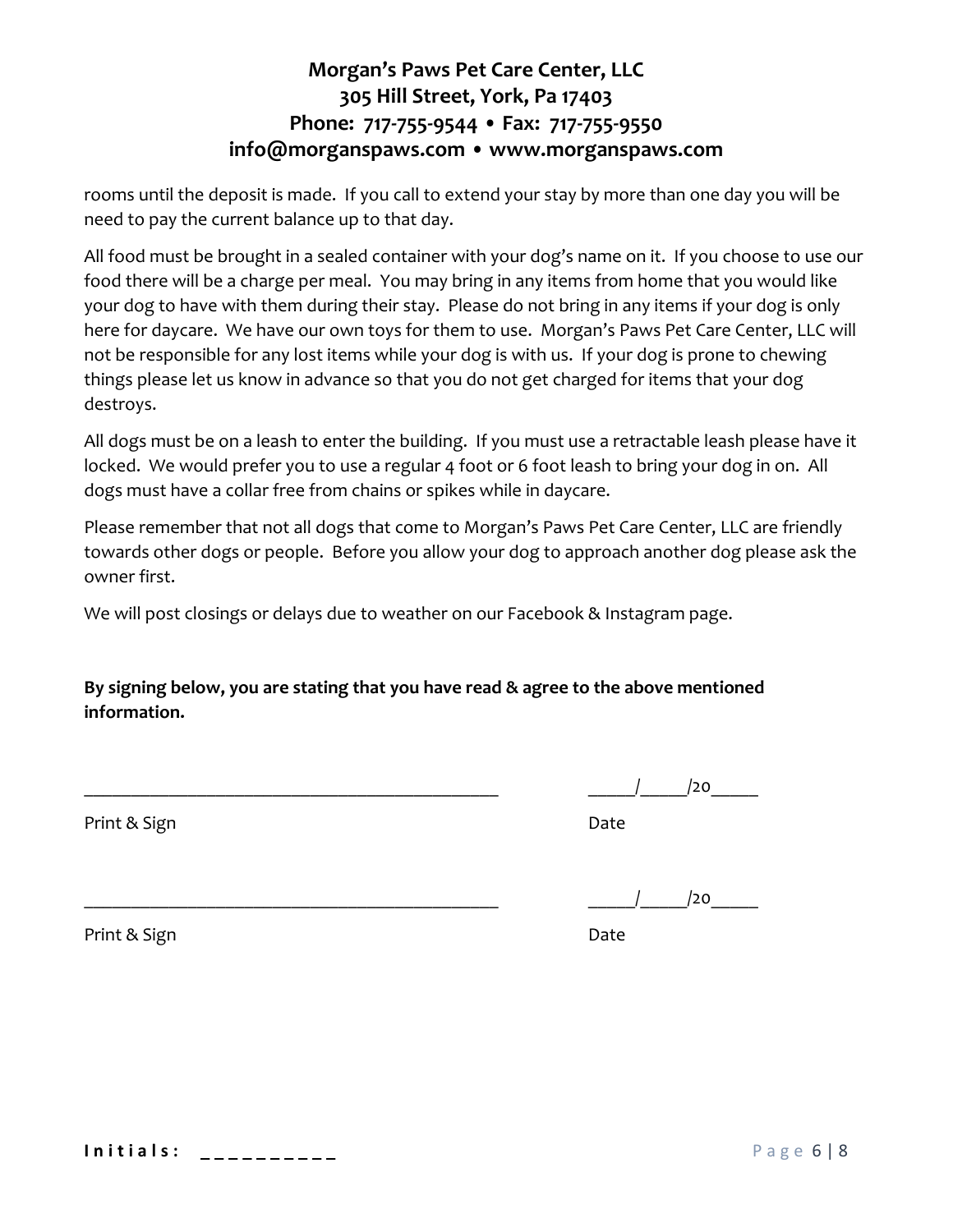#### *Boarding Terms & Conditions Initial Each Line*

1. I understand that I am solely personally & financially responsible for any harm caused by my dog(s) to another dog or person while my dog(s) is boarding at Morgan's Paws Pet Care Center, LLC.

2. I understand that Morgan's Paws Pet Care Center, LLC is not responsible for any lost or damaged items that are brought in from home.

\_\_\_\_\_\_\_\_\_\_ 3. I understand & agree that any medical issues that arise with my dog(s) will be treated as deemed best by Morgan's Paws Pet Care Center, LLC staff & volunteers, at their sole discretion, & I will assume full financial responsibility.

4. I understand and agree that provided reasonable care and precautions are followed, Morgan's Paws Pet Care Center, LLC will not be held responsible for injuries to my dog arising from my dog (s) attendance and their participation at Morgan's Paws Pet Care Center, LLC daycare and I release them of any liability whatsoever.

5. I understand and agree that if I fail to provide proof of current vaccinations or my dog's vaccinations are found to be expired or otherwise incomplete, Morgan's Paws Pet Care Center, LLC has the right to refuse service until current proof is provided.

6. By initialing here you give Morgan's Paws Pet Care Center, LLC the right to use pictures of your dog(s) on our website, Facebook, advertising, and other forms of newsletters and such.

\_\_\_\_\_\_\_\_\_\_ 7. I understand that I must put a deposit down to hold a room for my pet for boarding. If I don't cancel within the amount of time required I will lose my deposit. Boarding cancellations must be made 48 hours PRIOR (3 days) to the day of drop off. If the boarding stay falls over a holiday we require 72 hours PRIOR (4 days) to the day of drop off.

8. I understand that if I plan to pick up my dog(s) early from boarding that I must give at least a 24 hour notice or I will be charged for the remaining days left of my stay.

9. I understand that my dog(s) will be kept in close proximity of other boarding  $/$ daycare dogs and because of this there is a risk contagious diseases being spread. I agree to not hold Morgan's Paws Pet Care Center, LLC responsible if my dog does contract a contagious illness.

10. I agree to take precautions against my dog(s) coming into Morgan's Paws Pet Care Center, LLC & spreading contagious illnesses to other pets in our care.